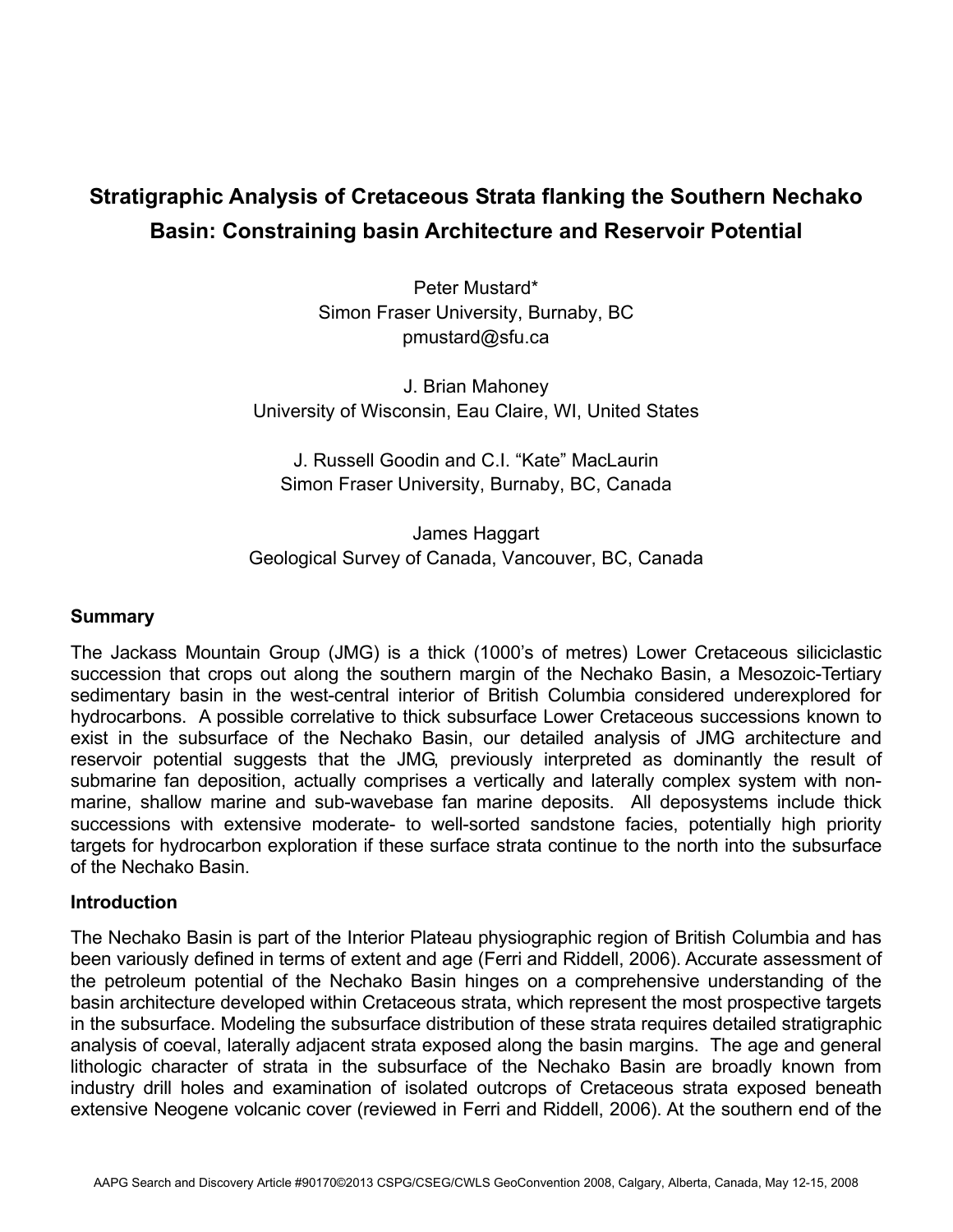Nechako Basin, Lower Cretaceous Jackass Mountain Group (JMG) strata are unconformably overlain by Cenozoic volcanic rocks (Figure 1). The Cretaceous strata are generally classified as part of the Methow or Tyaughton Basins, but are possibly the surface expressions of strata that continue northward into the subsurface of the Nechako Basin.



Figure 1: Regional location of main basins and study areas.

The JMG and associated strata include thick (>1000 m), laterally extensive (>10 km) sandstone successions that overlie and interfinger with mudstones. Previous studies have interpreted them as the deposits of large submarine fan deposystems (Kleinspehn, 1982, 1985), although Schiarizza et al. (1997) identified some areas of nonmarine strata, which they considered to be part of the JMG. Our emphasis on the Jackass Mountain Group reflects our hypothesis that this unit is probably the best candidate for major reservoir systems in the subsurface of the Nechako Basin. We suggest that JMG strata represent the closest surface analogue and most likely direct correlative to the "Skeena Assemblage" of the subsurface, which has been interpreted by Hannigan et al. (1994) to contain "the most significant petroleum plays in this assessment."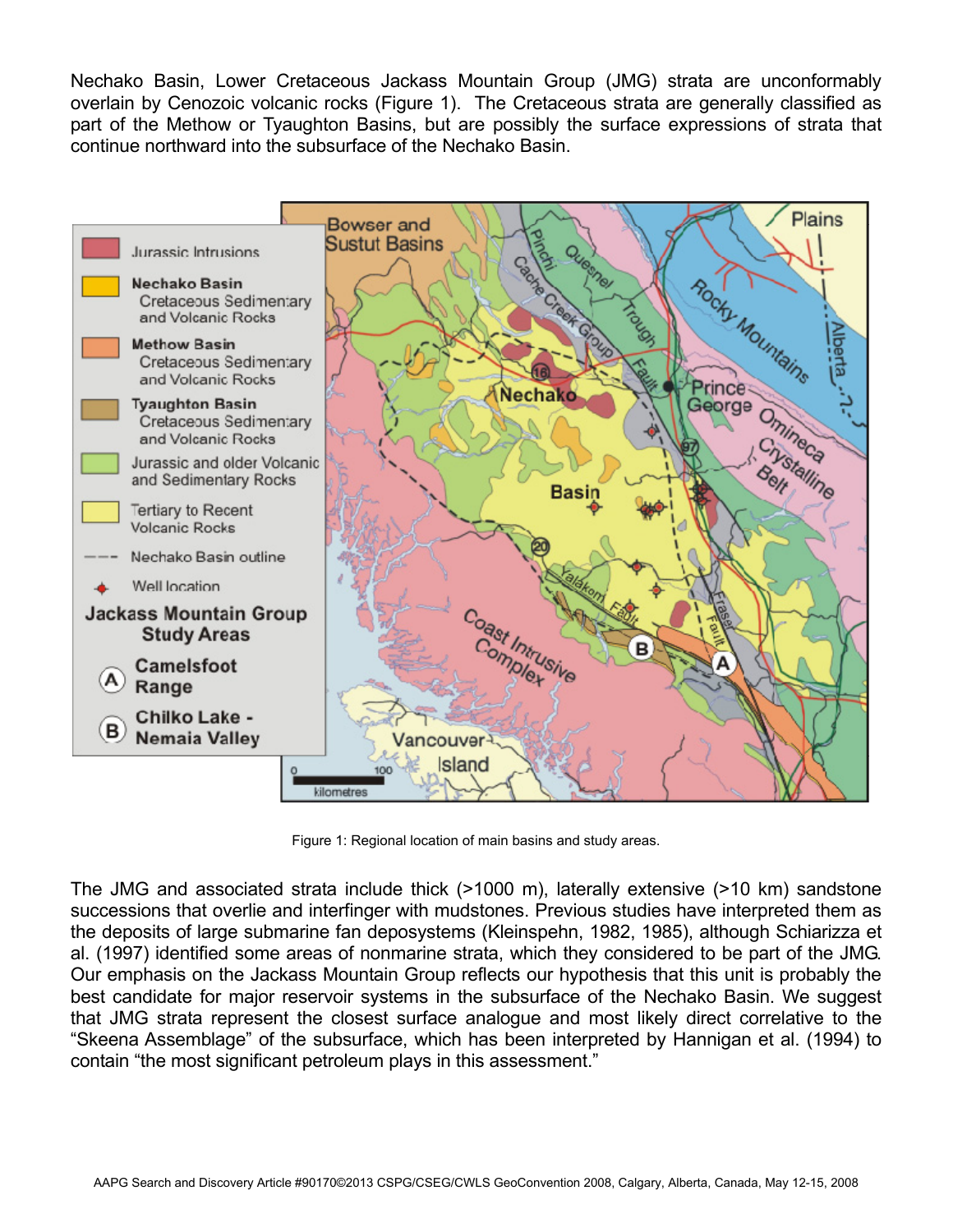## **Study Details**

Our study concentrates on two areas of well exposed JMG along the southern margin of the Nechako Basin (localities A and B on Figure 1). In the Camelsfoot Range (locality A). the JMG be subdivided into three major facies associations, which roughly correspond to southern, central, and northern geographic areas. In the south, directly northeast of the Yalakom Fault, the thick succession includes massive sandstones that were deposited as sediment gravity flows (mostly turbidites) in a sub-wavebase, marine environment. In the central portion of the study area, the interbedded turbiditic sandstones and siltstones were most likely deposited near or within the migrating lobes of an active submarine fan system. However, common wave reworking of the upper parts of many turbidites indicates that depth was typically above storm wavebase, suggesting a relatively shallow shelf environment, possibly transitional to a marginal marine shoreline regime. It is considered likely that these shallow shelf turbidites comprise distal (e.g. pro-deltaic) deposits of river-dominated delta or fan delta systems, rather than as parts of deeper water submarine fan systems. The facies exposed in the north Camelsfoot Range are indicative of nonmarine fluvial, floodplain, and possible lacustrine environments.

Assuming that the JMG study area in the Camelsfoot Range is all part of the same structural block, these three major facies associations likely represent both lateral and vertical changes in basin depositional patterns over time. The southern submarine fan sandstones may represent the base of a relative marine regression, whereas the central facies of shallow marine turbidites may reflect either progressive shallowing of the basin over time or a time-equivalent, but more proximal marine facies in the northern part of the study area. The nonmarine succession represents either a more proximal part of the basin or a progressive shallowing of JMG deposition over time. The current lack of age control on the non-marine unit and possibility of structural separation from the other facies makes either interpretation feasible at this stage of the study.

A similar detailed stratigraphic study of JMG and related strata is underway in the Chilko Lake – Nemaia Valley area (locality B on Figure 1). The JMG in this area is over 2 km thick and unconformably overlies the Middle Jurassic Nemaia Formation and mid- to Upper Jurassic Relay Mountain Group (Schiarizzi et al., 2002). Preliminary data indicate an age range of Hauterivian to Albian. The rocks are exposed in a major east-northeast-trending synclinorium, which permits detailed examination of the lateral and vertical facies variations within the JMG. Detailed stratigraphic and sedimentologic analysis documents extensive shallow marine deposition, contrary to previous interpretations that described the bulk of the JMG as the deposits of deep-water submarine fan systems. In the northern limb of the syncline, over half of the strata are interpreted as shelf to shoreface deposits. These include extensive, moderately well-sorted sandstone bodies, decimetres thick, with common trough and hummocky cross-stratification, interpreted to represent high energy shoreface environments. Flaser and lenticular bedded facies also suggest that lower energy shoreface environments were widespread. These shallow marine strata are overlain by classic turbidite sequences, suggesting that in this area the basin evolved from shallow marine to outer shelf/slope environments over time. The JMG outcrops in the study area contain many similarities with Cretaceous strata exposed across the Yalakom Fault and 125 km to the southeast in the Camelsfoot Range. We interpret these areas to have been near contiguous depositional systems during formation.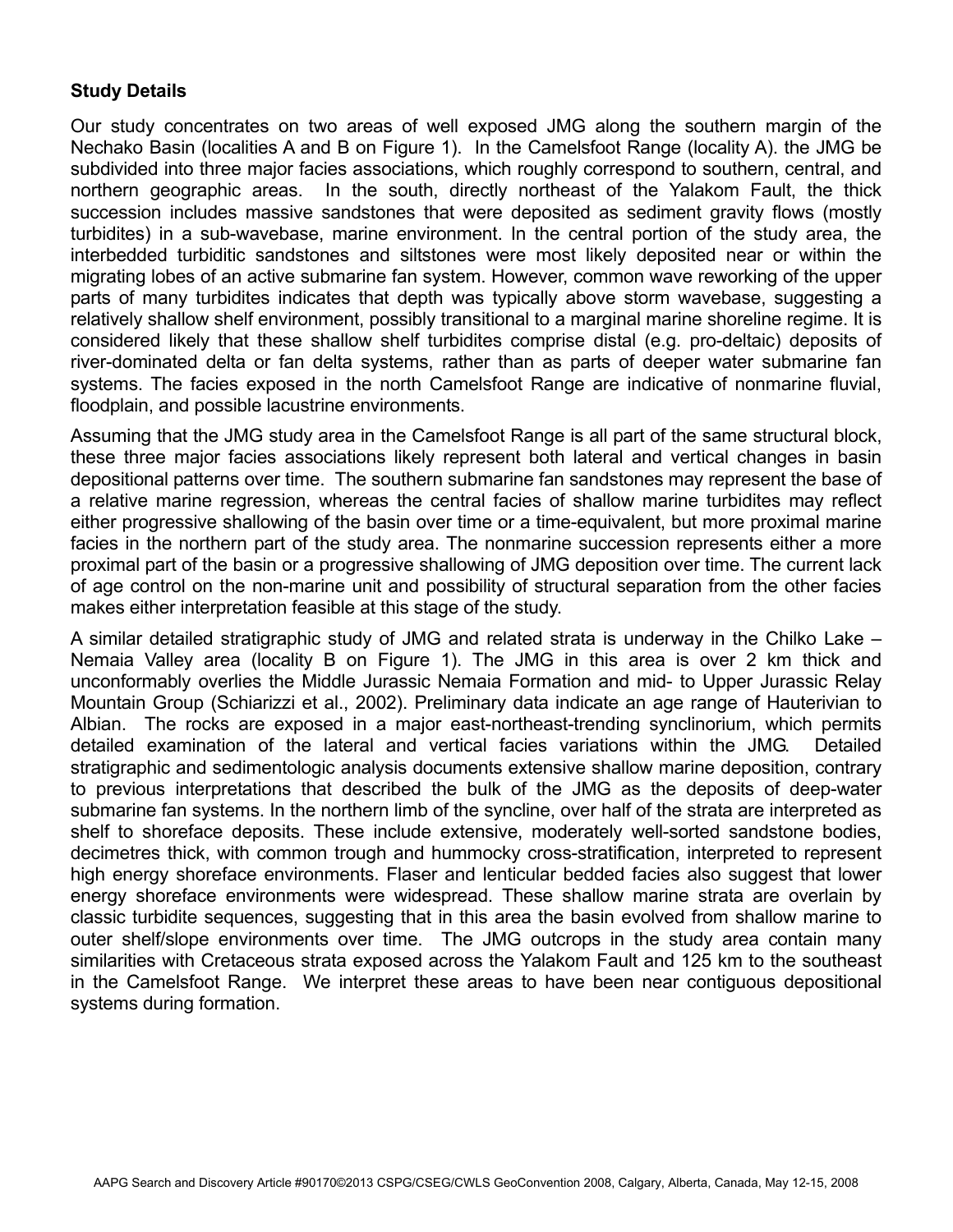# **Conclusions**

The presence in the Jackass Mountain Group of extensive and extremely thick facies intervals interpreted to represent shallow marine and non-marine environments is surprising, given that the prinicpal previous study of the JMG interpreted it as dominated by submarine fan deposits that accumulated in relatively deep-water (sub-wavebase) environments (Kleinspehn, 1982, 1985). In the Camelsfoot Range, sub-wavebase submarine fan facies are present as a thick succession immediately northeast of the Yalakom Fault. However, the JMG in large areas of the northern Camelsfoot Range comprises non-marine fluvial and possibly lacustrine successions. In addition, the central Camelsfoot Range contains extensive exposures of sandstone-mudstone turbidites, but with common reworking of the tops of these turbidites by wave processes, indicating a relatively shallow marine environment of deposition. The implication is that a continuous, nonmarine to marine succession is preserved in this area, which possibly spans Barremian to Albian-Cenomanian time. The presence of thick and moderately well-sorted cross-stratified fluvial sandstone in the northern Camelsfoot Range provides a new potential hydrocarbon reservoir system, which may have had better original porosity and permeability characteristics than the less well-sorted massive sandstone turbidites common to the southern Camelsfoot Range.

Detailed work in the Chilco Lake - Nemaia Valley study area also suggests that much of the JMG in this area lacks submarine fan turbidites. Thick successions of marine sandstones with swaley and, locally, hummocky and trough cross-stratification indicate shallow and relatively high-energy nearshore environments of deposition, as do associated heterolithic sandstone-mudstone packages containing wave and combined-flow ripple types. These shallow marine intervals appear to be more common in the northern and lower parts of the JMG succession in this area and change upward and southward to massive sandstone beds and interbedded mudstone successions that are more typical of deeper marine submarine fan systems, although the extent and thickness of these facies do not appear to be great. The presence of thick successions of shallow marine (shoreface or delta front) facies which include extensive decimetre-thick intervals of well-sorted sandstone is an important discovery. If these strata continue into the subsurface to the north, they may represent priority targets to test as a hydrocarbon reservoir system.

The presence of significant thicknesses of shallow marine and terrestrial units within the JMG also increases support for correlation of this unit with similar subsurface Lower Cretaceous strata of the Nechako Basin. Shallow marine sandstones in particular are likely to serve as well-sorted and laterally extensive units with sufficient porosity and permeability to act as high volume reservoir units for significant hydrocarbon accumulation. As well, this correlation expands greatly the extent of potential source rocks for the subsurface strata. Mud-rich source rocks of the Tyaughton and Methow basins include the extensive Ladner Group and Relay Mountain Group units. Both of these extensive units are current objects of study for source rock potential, both as part of this project and ongoing projects described in Ferri and Riddell (2006).